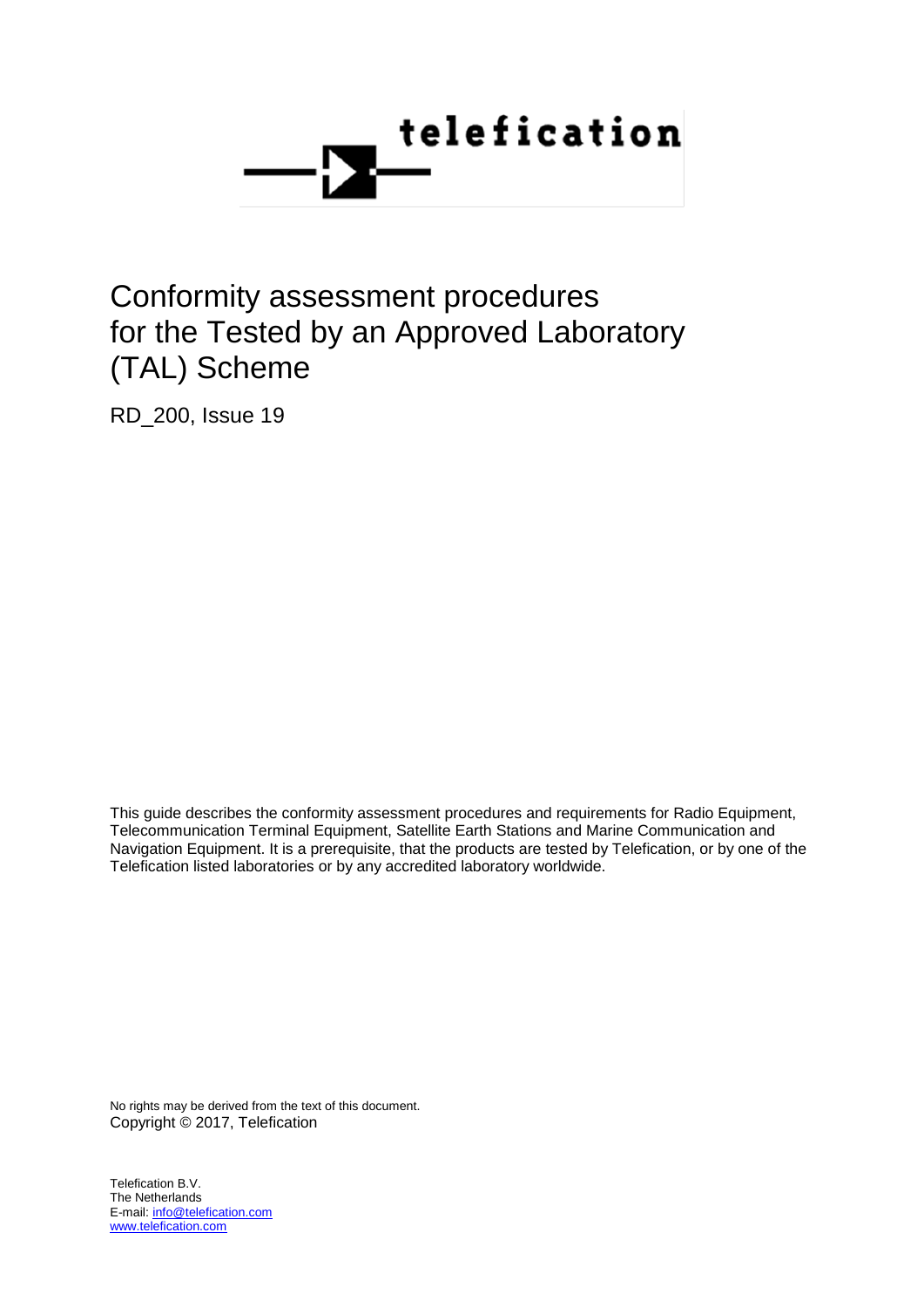

## **Revision record sheet**

NOTE: The person who initiated the document or modified the document is responsible for maintaining this record sheet

| <b>Revision</b> | <b>Section</b><br>number | Page<br>number | <b>Date</b> | Remark(s)                                                                                                                                                                                                                                                                                                                                   | issued by  |
|-----------------|--------------------------|----------------|-------------|---------------------------------------------------------------------------------------------------------------------------------------------------------------------------------------------------------------------------------------------------------------------------------------------------------------------------------------------|------------|
| 15              |                          | $\overline{2}$ | 07-04-2015  | Insert Revision record sheet                                                                                                                                                                                                                                                                                                                | <b>WJJ</b> |
| 15              | 1.1                      |                | 07-04-2015  | Changed EN 45011 into ISO/IEC 17065                                                                                                                                                                                                                                                                                                         | <b>WJJ</b> |
| 15              | 2.3                      | 6              | 07-04-2015  | Removed Hermon and added IMQ                                                                                                                                                                                                                                                                                                                | <b>WJJ</b> |
| 15              | 2.3                      | 6              | 09-04-2015  | Removed Tajo Yuden                                                                                                                                                                                                                                                                                                                          | AG         |
| 16              | 2.3                      | 6              | 27-05-2015  | Name change of Labotech                                                                                                                                                                                                                                                                                                                     | AG         |
| $\overline{17}$ | 1.1                      | $\overline{4}$ | 18-08-2016  | Modified paragraph About Telefication                                                                                                                                                                                                                                                                                                       | $E$ B      |
|                 | 3.9                      | 11             | 18-08-2016  | Modified paragraph Termination (expiration),<br>reduction, suspension and withdrawal of<br>Certificates                                                                                                                                                                                                                                     | <b>EB</b>  |
|                 | 2.3<br>Annex D           | 5, 21          | 18-08-2016  | Changed Phone number                                                                                                                                                                                                                                                                                                                        | EB         |
|                 | Front<br>page            | 1              | 18-08-2016  | Changed footer bank first page                                                                                                                                                                                                                                                                                                              | EB         |
|                 | Annex C                  | 20             | 18-08-2016  | Added RQ_160                                                                                                                                                                                                                                                                                                                                | $E$ B      |
| 18              | 2.3                      | 6              | 28-09-2016  | IMQ removed from the list                                                                                                                                                                                                                                                                                                                   | AG         |
|                 | $\overline{7}$           | 16             |             | Reference to accredited inspection body<br>removed.                                                                                                                                                                                                                                                                                         |            |
| 19              | 7 & 8                    | 16 & 18        | 23-01-2017  | Reference "EN 45011, General criteria for<br>suppliers declaration of conformity."<br>replaced by NEN-EN-ISO/IEC 17050-1/-2<br>incl. Annex B (template).<br>ISO/IEC Guide 2: 1991, replaced by<br>ISO/IEC quide 2:2004 & reference to NEN-<br>EN 45001 and ISO Guide 25 deleted (now<br>ISO/IEC 17025). Global approach replaced<br>by NLF. | AG         |
|                 |                          |                |             |                                                                                                                                                                                                                                                                                                                                             |            |
|                 |                          |                |             |                                                                                                                                                                                                                                                                                                                                             |            |
|                 |                          |                |             |                                                                                                                                                                                                                                                                                                                                             |            |
|                 |                          |                |             |                                                                                                                                                                                                                                                                                                                                             |            |
|                 |                          |                |             |                                                                                                                                                                                                                                                                                                                                             |            |
|                 |                          |                |             |                                                                                                                                                                                                                                                                                                                                             |            |
|                 |                          |                |             |                                                                                                                                                                                                                                                                                                                                             |            |

| Issued/modified by | : Axel Gase        |
|--------------------|--------------------|
| Function           | : Quality Manager  |
| Revision           | : 19               |
| Date               | $: 23 - 01 - 2017$ |

Verified by : Willem Jan Jong Function : Manager Product Certification<br>Date : 24-01-2017

 $: 24 - 01 - 2017$ 

Released by : Axel Gase<br>
Function : Quality Mar : Quality Manager<br>: 24-01-2017 Date of release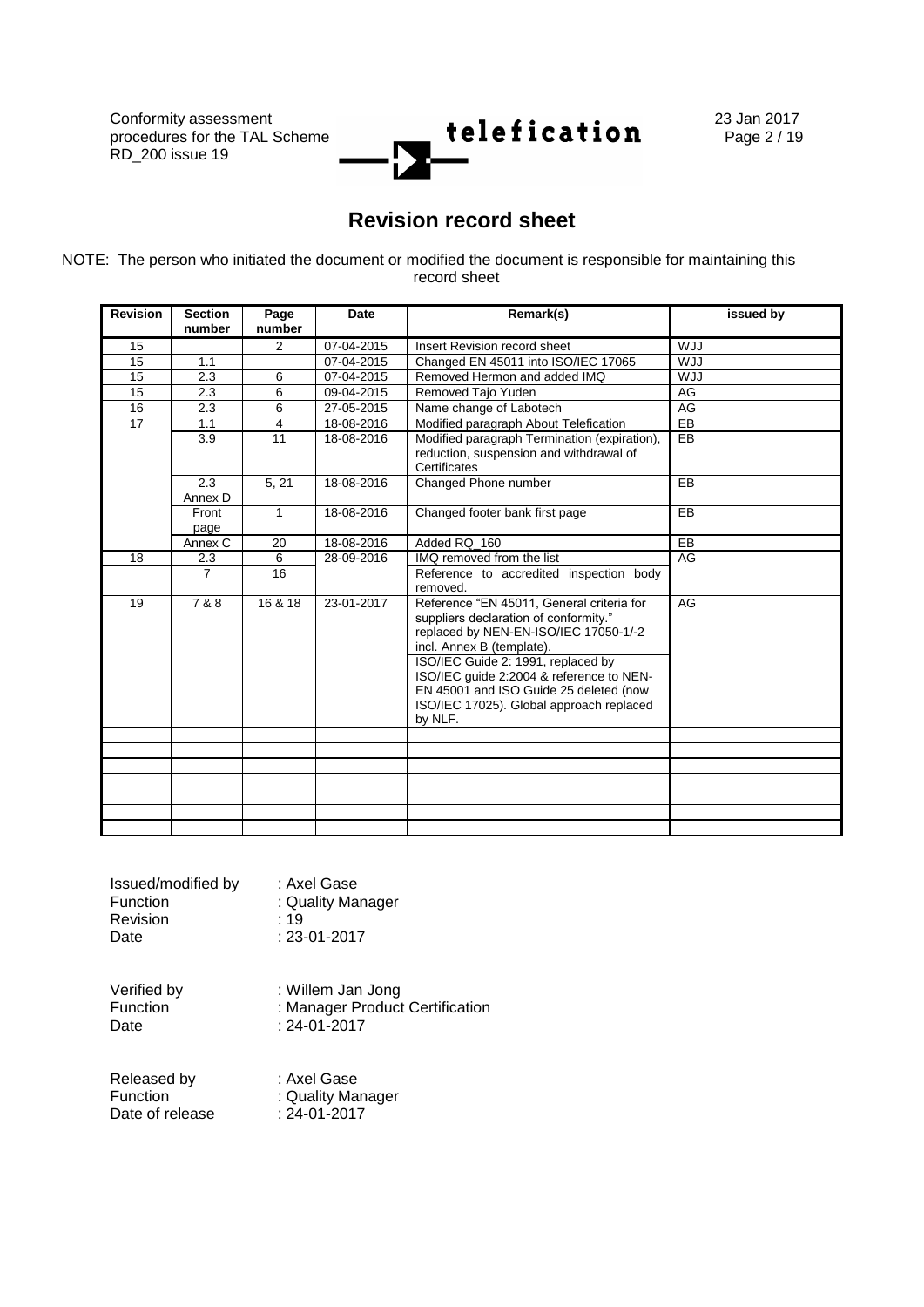Conformity assessment<br>procedures for the TAL Scheme<br>RD\_200 issue 19



23 Jan 2017 Page 3 / 19

## Contents

| $\mathbf{1}$            |                |                                                                                   |  |
|-------------------------|----------------|-----------------------------------------------------------------------------------|--|
|                         | 1.1            |                                                                                   |  |
|                         | 1.2            |                                                                                   |  |
| $\mathbf{2}$            |                |                                                                                   |  |
|                         | 2.1            |                                                                                   |  |
|                         | 2.2            |                                                                                   |  |
|                         | 2.3            |                                                                                   |  |
|                         | 2.4            |                                                                                   |  |
|                         | 2.5            |                                                                                   |  |
|                         | 3 <sup>1</sup> |                                                                                   |  |
|                         | 3.1            |                                                                                   |  |
|                         | 3.2            |                                                                                   |  |
|                         | 3.3            |                                                                                   |  |
|                         | 3.4            |                                                                                   |  |
|                         | 3.5            |                                                                                   |  |
|                         | 3.6            |                                                                                   |  |
|                         | 3.7            |                                                                                   |  |
|                         | 3.8            |                                                                                   |  |
|                         | 3.9            | TERMINATION (EXPIRATION), REDUCTION, SUSPENSION AND WITHDRAWAL OF CERTIFICATES 10 |  |
| $\overline{\mathbf{4}}$ |                |                                                                                   |  |
|                         |                |                                                                                   |  |
|                         | 4.1            |                                                                                   |  |
|                         | 4.2            |                                                                                   |  |
|                         | 4.3            |                                                                                   |  |
|                         | 4.4            |                                                                                   |  |
|                         | 4.5            |                                                                                   |  |
|                         | 4.6            |                                                                                   |  |
|                         | 4.7            |                                                                                   |  |
| 5                       |                |                                                                                   |  |
| 6                       |                |                                                                                   |  |
| 7                       |                |                                                                                   |  |
|                         |                |                                                                                   |  |
| 8                       |                |                                                                                   |  |
|                         | 8.1            |                                                                                   |  |
|                         | 8.2            |                                                                                   |  |
| 9                       |                |                                                                                   |  |
| 10                      |                |                                                                                   |  |
|                         |                |                                                                                   |  |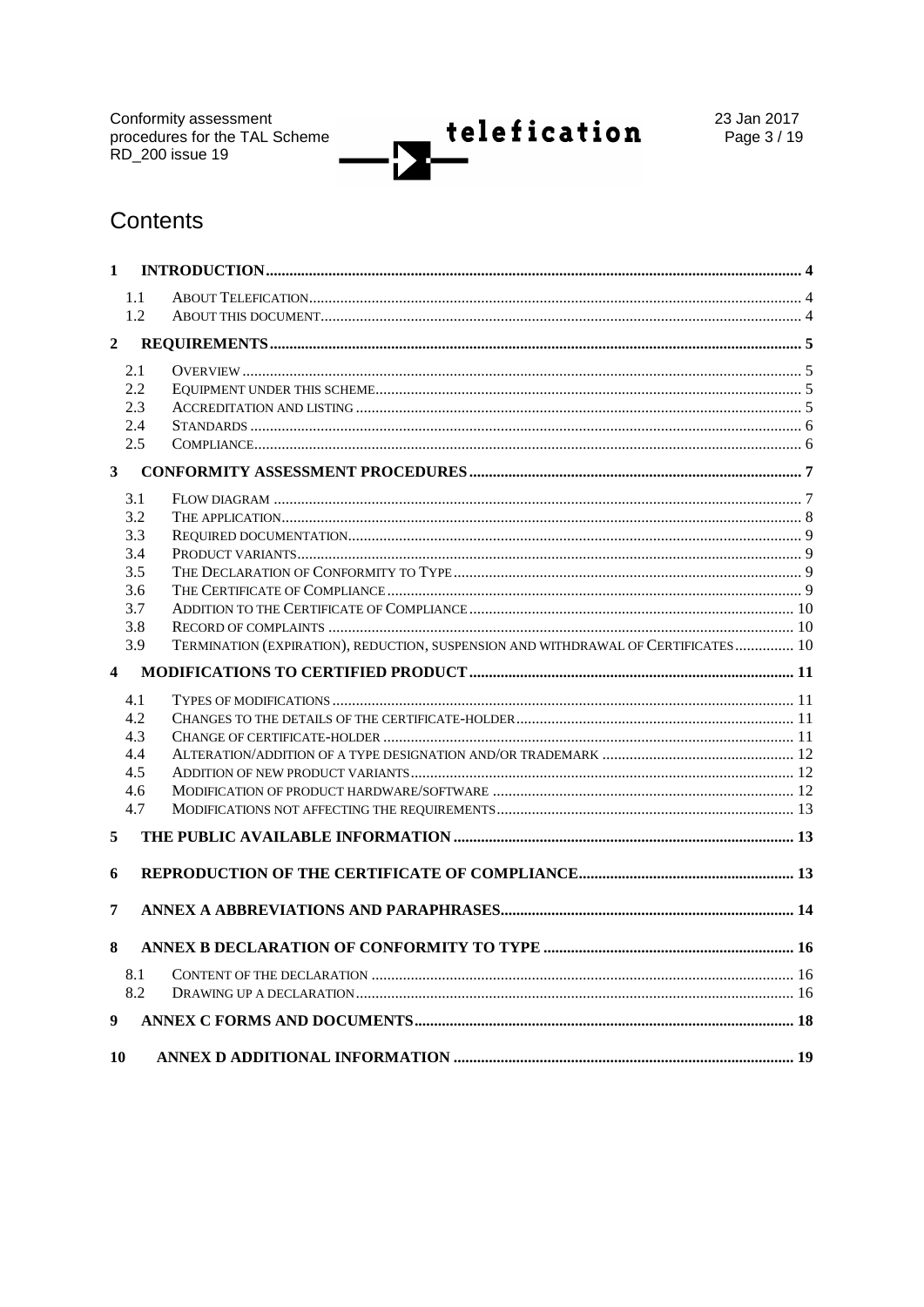

## 1 Introduction

## 1.1 About Telefication

Telefication is a third party test laboratory and third party certification body. The Dutch Council for Accreditation (Raad voor Accreditatie: RvA) has accredited Telefication to ISO/IEC 17025 (laboratory) and NEN-EN-ISO/IEC 17065 (product certification).

More information about Telefication is available in *RD\_560, About Telefication.*

## 1.2 About this document

This document, conformity assessment procedure for the Tested by an Approved Laboratory (TAL), is intended as a guide for manufacturers and importers who want to have registered that one of their products is tested by Telefication, or any accredited laboratory or a Telefication-listed laboratory and is meeting the requirements.

The document describes the conformity assessment procedures that have to be followed to realise the registration. The conformity assessment procedures are derived from the "Telefication Approach".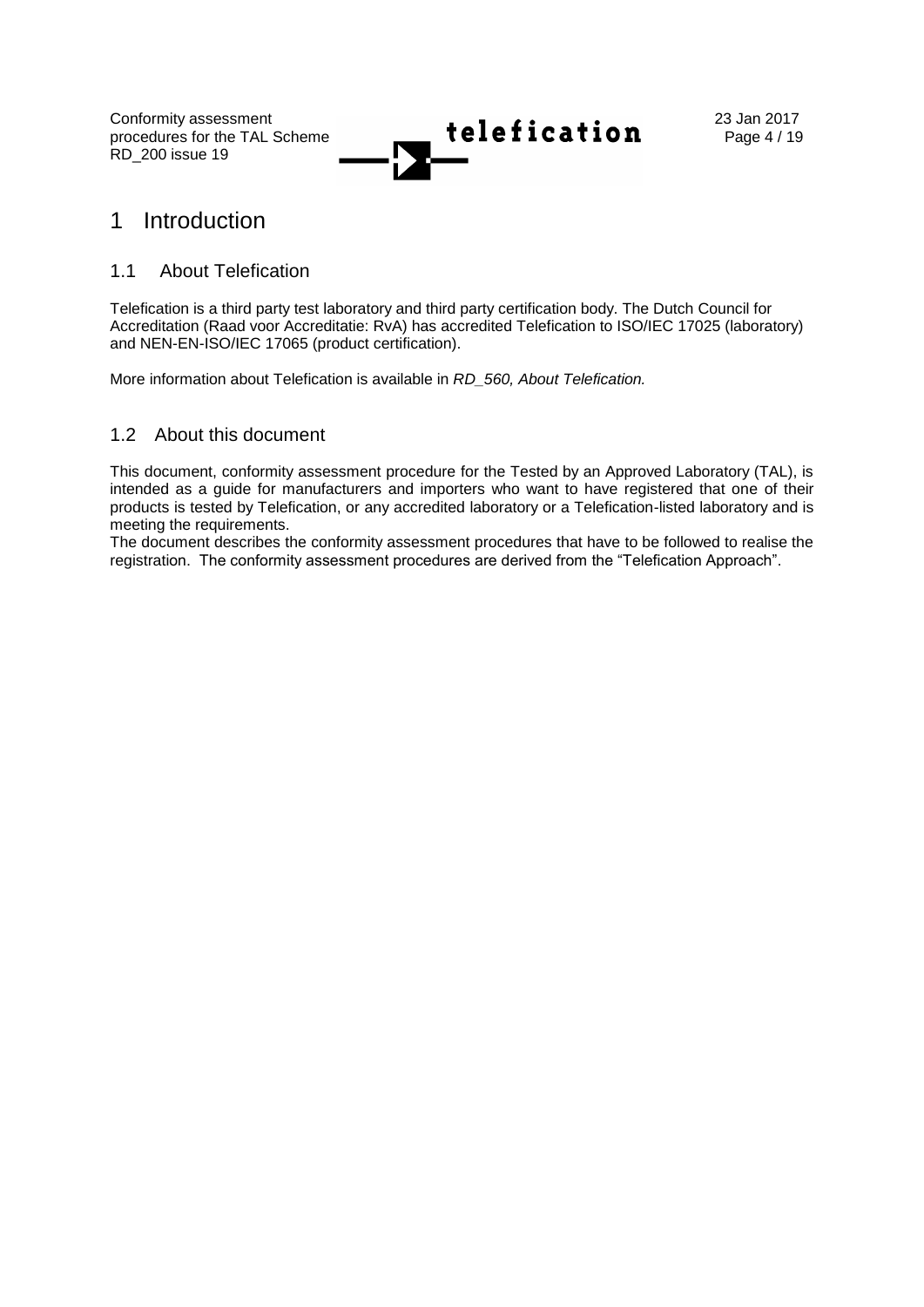

## 2 Requirements

### 2.1 Overview

Equipment may obtain registration under this certification scheme if:

- The equipment is falling under the scope of this scheme;
- The equipment has been tested either by Telefication, a Telefication-listed laboratory or any Accredited laboratory worldwide, which is accredited to the test standards.
- The equipment is tested in accordance to one or more applicable standard(s);
- The equipment is compliant to the test standard(s).

## 2.2 Equipment under this scheme

The following equipment is falling under the scope of this scheme:

Radio Equipment, telecommunications terminal equipment and alarm components.

### 2.3 Accreditation and listing

A requirement of this certification scheme is that the test is performed under the accreditation or listing of the laboratory, which performed the test.

The laboratory of Telefication is fulfilling this requirement.

**Telefication** Edisonstraat 12a 6902 PK ZEVENAAR The Netherlands Phone: +31 88 998 3600 Fax: +31 316 583 189

In conformance with the general quality policy of Telefication accredited laboratories are accredited against ISO/IEC 17025. An accreditation body, which is member of the European co-operation for Accreditation (EA) or which has a Multilateral Agreement (MLA) with the EA, has done the accreditation.

Telefication-listed laboratories are audited by the Certification department and are fulfilling the requirements as laid down in the document "RD\_050, Requirements for Telefication-listed laboratories".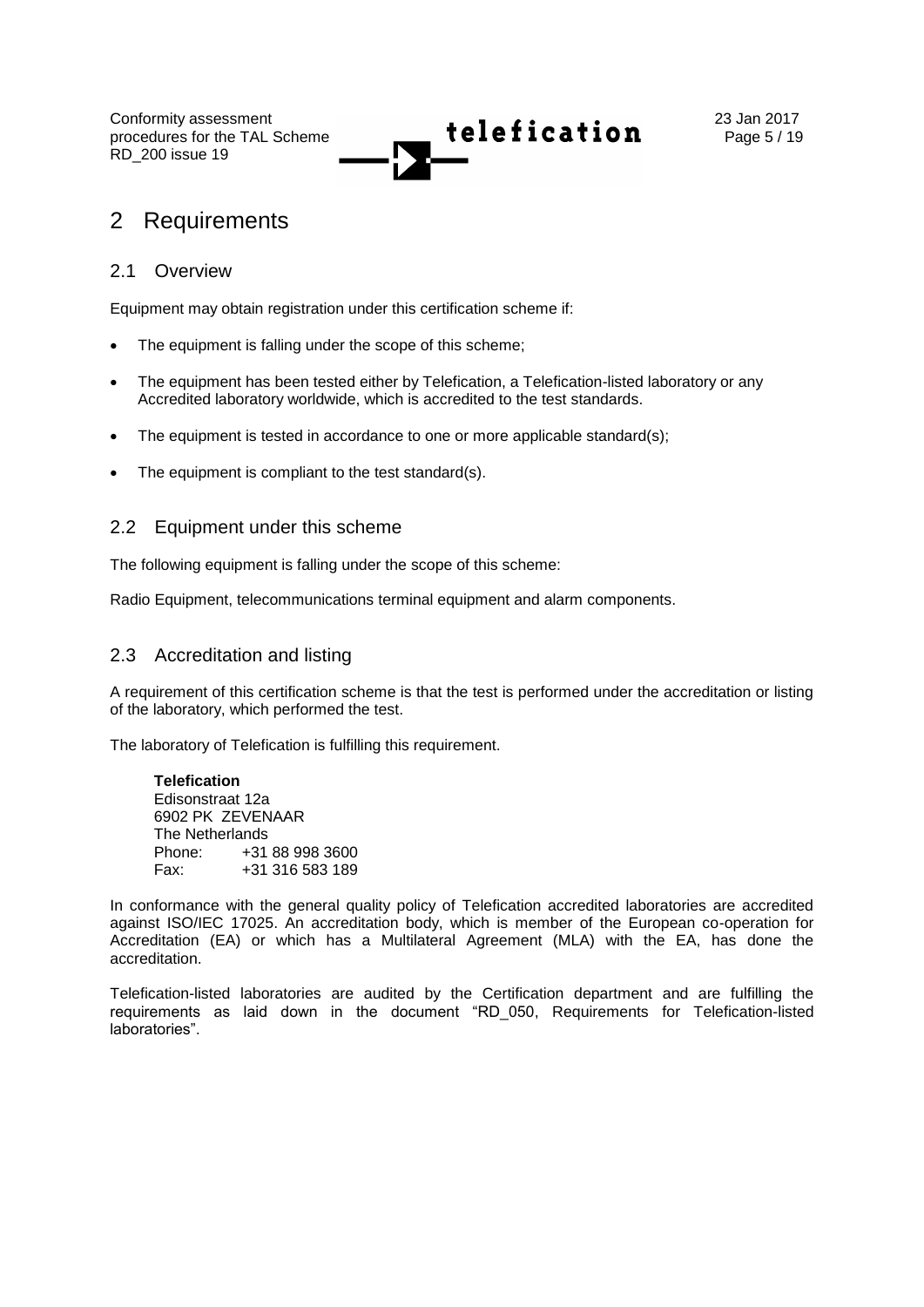

The laboratories, which are Telefication-listed, are:

### **Labotech International Co., Ltd.**

Nishinomiya-shi (Nishinomiya-shi) Hyogo 662-8580 (Hyogo 662-0934) Japan

9-52 Ashihara-cho (2-20 Nishinomiya Hama)

## 2.4 Standards

The relevant standards are listed in document RE\_200. This document can be found at [https://www.telefication.com](https://www.telefication.com/)

## 2.5 Compliance

A requirement of this certification scheme is that the product is compliant to the applicable standards.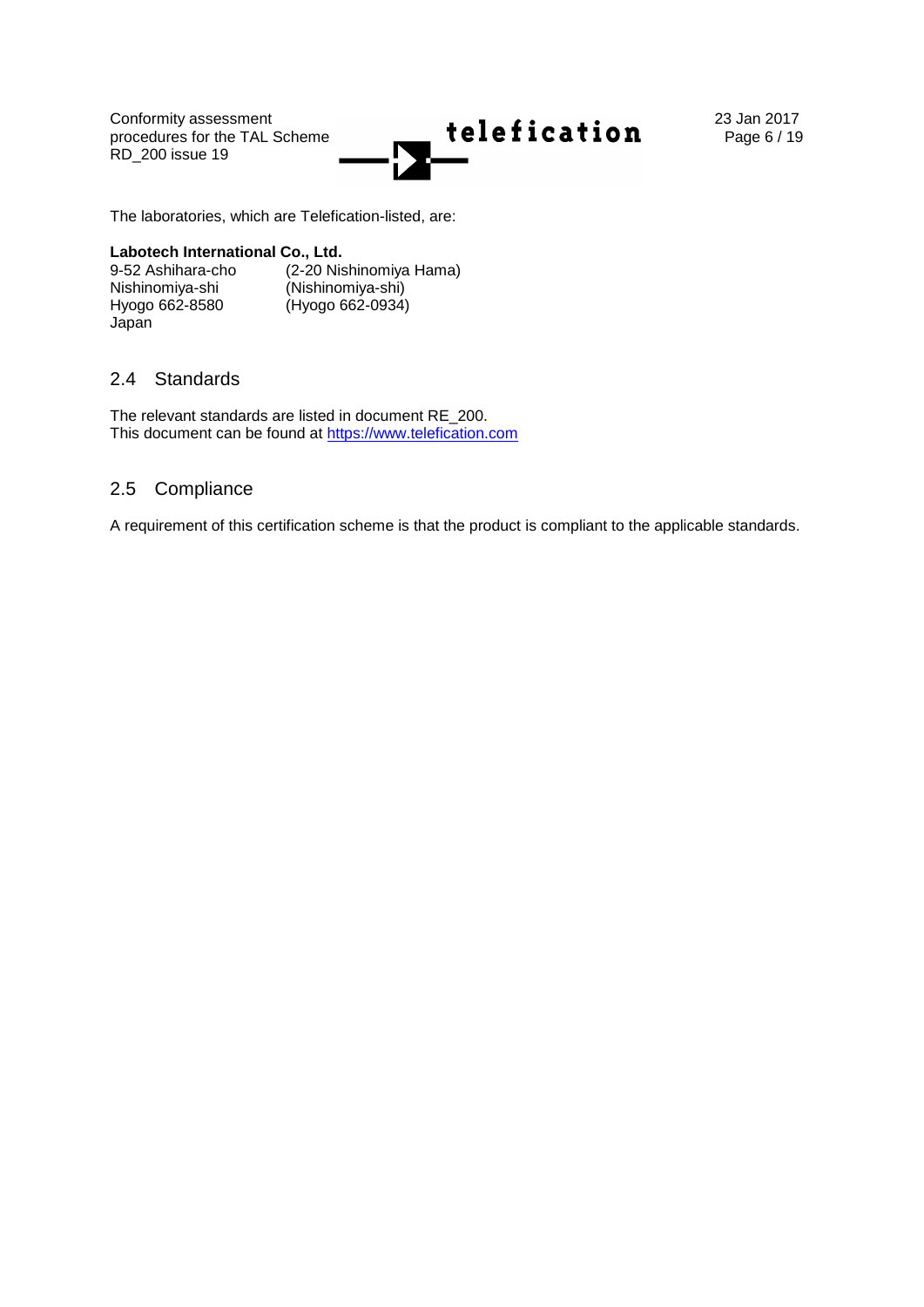

## 3 Conformity assessment procedures

The applicable conformity assessment procedures are derived from the "Telefication Approach".

The conformity assessment procedures of this certification scheme are Type-examination (module B) followed by Conformity to Type (module C).

Each of these procedures imposes a number of rules and obligations on the applicant. The procedures are described in detail in the following sections.

## 3.1 Flow diagram



*Figure 1: The assessment procedures*

In the Type-examination procedure, Telefication assesses whether the product conforms to the requirements. The assessment is generally based on test reports.

The technical documentation, to be submitted with the Type-examination application, should provide information about the design, the production process and the operation of the product.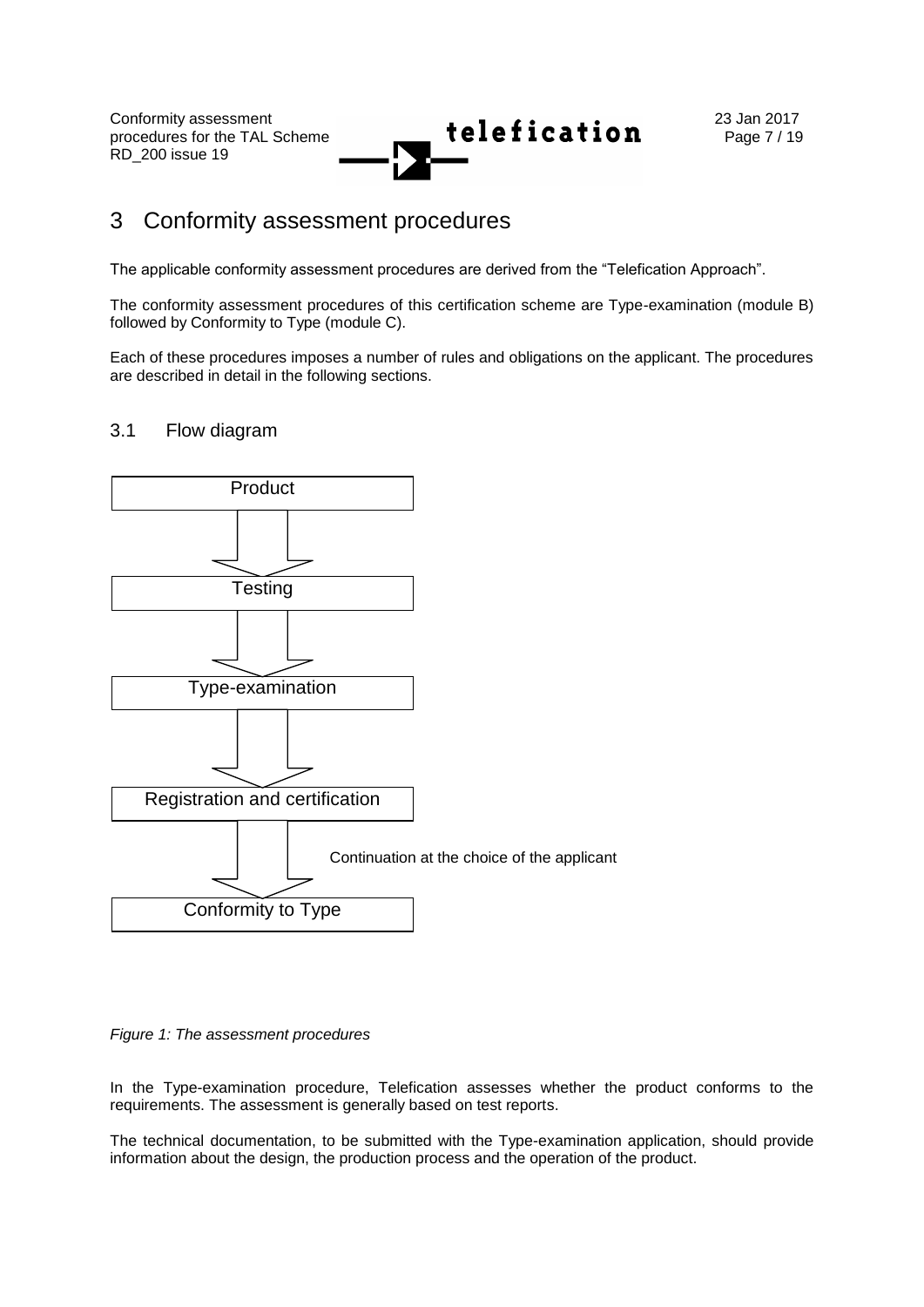

### 3.2 The application

The type-examination can take the following forms:

- 1. The applicant has the product tested by Telefication or by a Telefication-listed laboratory or accredited laboratory of his choice. He should then submit the application together with the test reports and all other relevant documentation to Telefication;
- 2. The applicant submits an application directly to Telefication together with the relevant supporting documentation. Telefication will assess the submission and additionally necessary tests of the product will be consulted with the applicant.

There are no restrictions concerning who may apply or concerning the place of establishment of the applicant; everyone may submit an application. However, the manufacturer should preferably submit the application

Application forms are available from Telefication (see also Annex C). The application and the accompanying documentation may be submitted in Dutch or English.



*Figure 2: The Type-examination and Conformity to Type procedures.*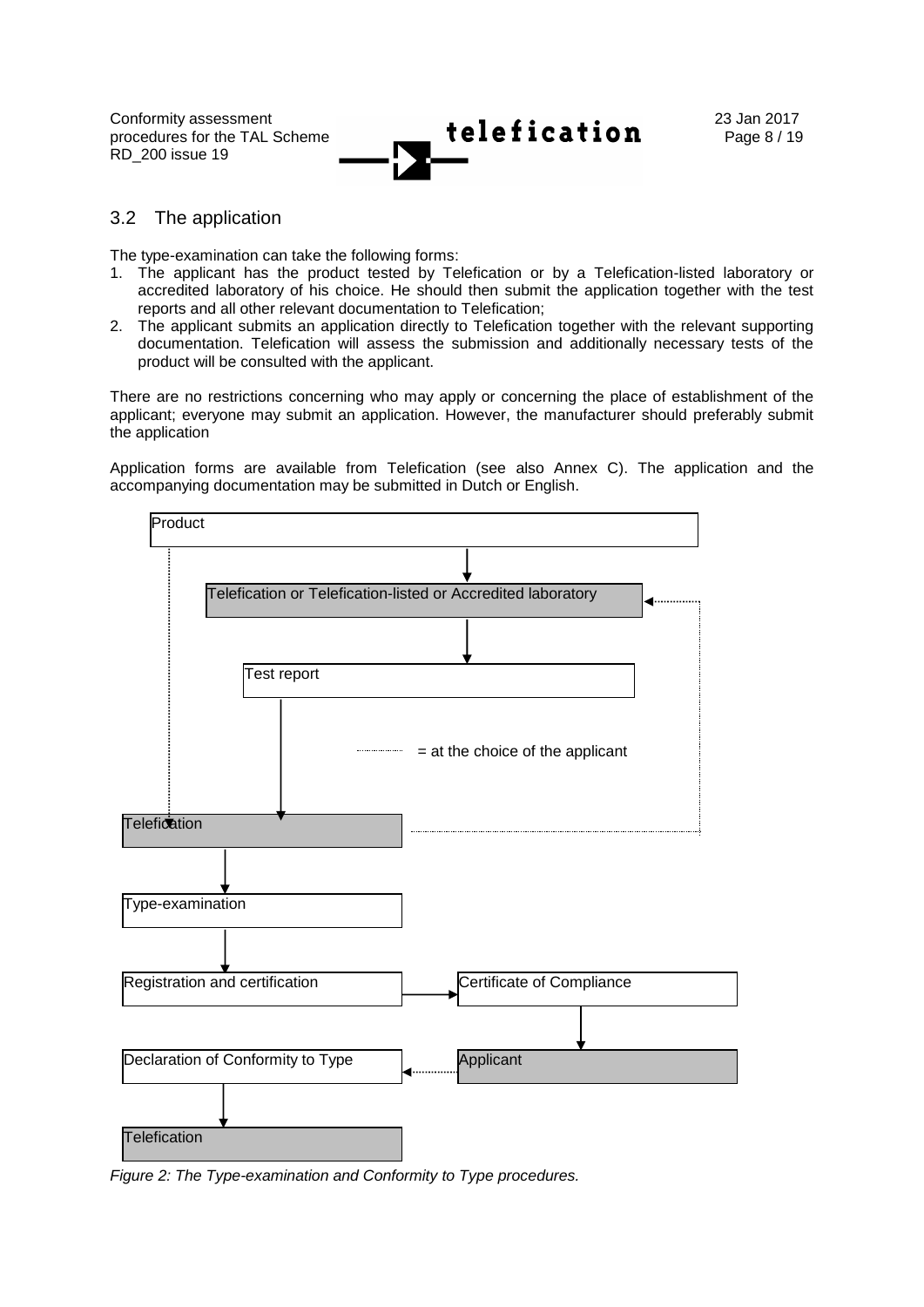

### 3.3 Required documentation

The (technical) documentation to be submitted with the application must contain the information necessary to assess the product, such as:

- a) An explanation providing a brief overview of the documentation;
- b) A general type-description so that the product can be identified (preferably one or more clear photographs);
- c) Design and manufacturing drawings, lists of components, subassemblies, circuits, etc.;
- d) Test reports, and details of the standard(s) used;
- e) A user manual (or a draft);

Certification will use the documentation and test results to ascertain whether the product satisfies the requirements of Telefication.

### 3.4 Product variants

#### *Product*

A product is equipment that is unique in its construction.

A product may be marketed as a variant, however all of these variations need to be assessed by Telefication. OEM products and product variants can be added to the register and to the Certificate of Compliance if they comply with the following conditions.

#### *OEM product*

One may market the same product under different type designations and/or trademarks. The products are 100% identical, in construction, hardware, software and physical outlining (OEM = Original Equipment Manufacturer).

#### *Product variants category one*

These are products that are almost identical, but differ in some small detail. Products that fall under this category are for instance the so-called stripped versions, where components are skipped to achieve for example less extensions etc.

#### *Product variants category two*

Products that are identical at large, but differ more than the previous mentioned products, will fall under category two. Examples of this product are a different PCB layout is used while the electronic design is the same, addition of more options to the same basic product, etc.

## 3.5 The Declaration of Conformity to Type

Where the use of the Mark is desired, the applicant must draw up a *Declaration of Conformity to Type* for the type of product tested. This is a document in which the applicant declares that the products to be produced will be equal to the product assessed in the Certificate of Compliance. If the applicant will not use the Mark it is not obligatory to draw up a *Declaration of Conformity to Type*.

A model of the *Declaration of Conformity to Type* is given in Annex B.

## 3.6 The Certificate of Compliance

Products may not be marked before a Certificate of Compliance has been issued. Telefication will, if the Type-examination + Conformity to Type procedures have been completed successfully, register the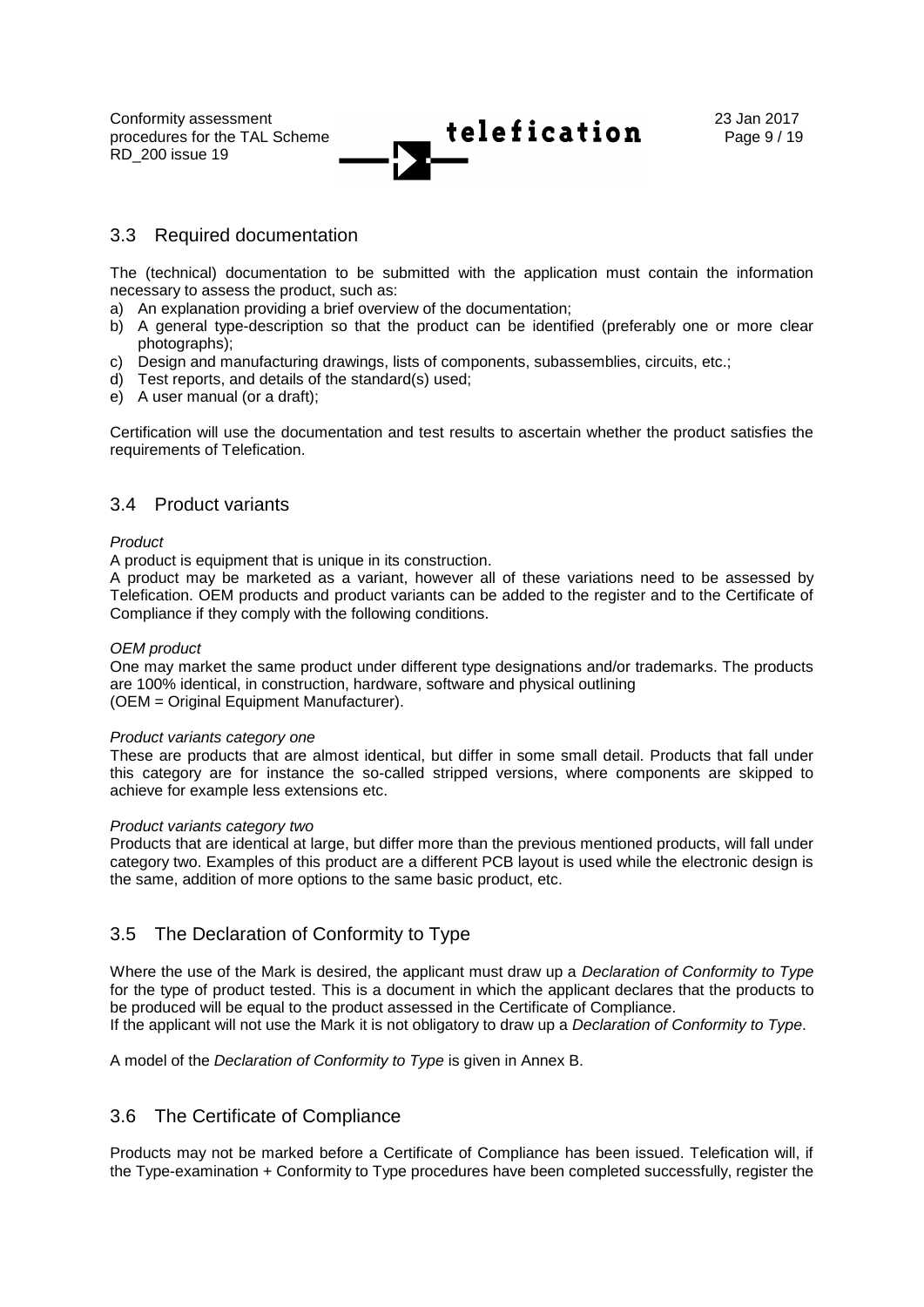

product and issue a Certificate of Compliance. Any Certificate of Compliance issued by Telefication will contain at least the following data:

- The name and address of the manufacturer and the applicant, and data to identify the product;
- The name and address of the Certificate-holder:
- A reference to this certification scheme;
- The registration/certificate number:
- A description of the product:
- The type designation of the product and of each variant if any;
- Date of issue and signature.

The annexes accompanying the Certificate of Compliance contain information on the technical specifications on the basis of which the Certificate of Compliance was issued and any conditions for its validity, such as:

- A description of product use;
- References to the technical standard(s) to which the product is assessed and complies with;
- The software version affecting the compliance of the product where applicable.

The Certificate of Compliance is not transferable without the intervention of Telefication. See also *'Modifications to Certified Product'.*

## 3.7 Addition to the Certificate of Compliance

The Certificate of Compliance is valid only for products, which are identical with the tested sample(s). Products however are often modified after they have been certified. Any changes, that could affect the performance characteristics covered by the conformity assessment requirements, should be discussed with Telefication. Depending on the modifications, Telefication may require additional tests to be carried out, sometimes an additional inspection by Telefication will suffice. See also *'Modifications to Certified Product'*.

Where necessary, Telefication will issue an amendment to the Certificate of Compliance.

## 3.8 Record of complaints

The certificate holder shall keep a record of all complaints and remedial actions relative to the products covered by any certificate granted by Telefication.

## 3.9 Termination (expiration), reduction, suspension and withdrawal of Certificates

The certificates issued by Telefication under ISO/IEC 17065 accreditation can get a change in their active status, as published on the Telefication website, due to passing the expiry date, changes in the prerequisites for certification, when a non-conformity with the certification requirements is substantiated or when the client requests for changes. In RQ\_160 is defined for the related possibilities e.g. termination, suspension and reduction which action must be taken and how these actions have to be performed.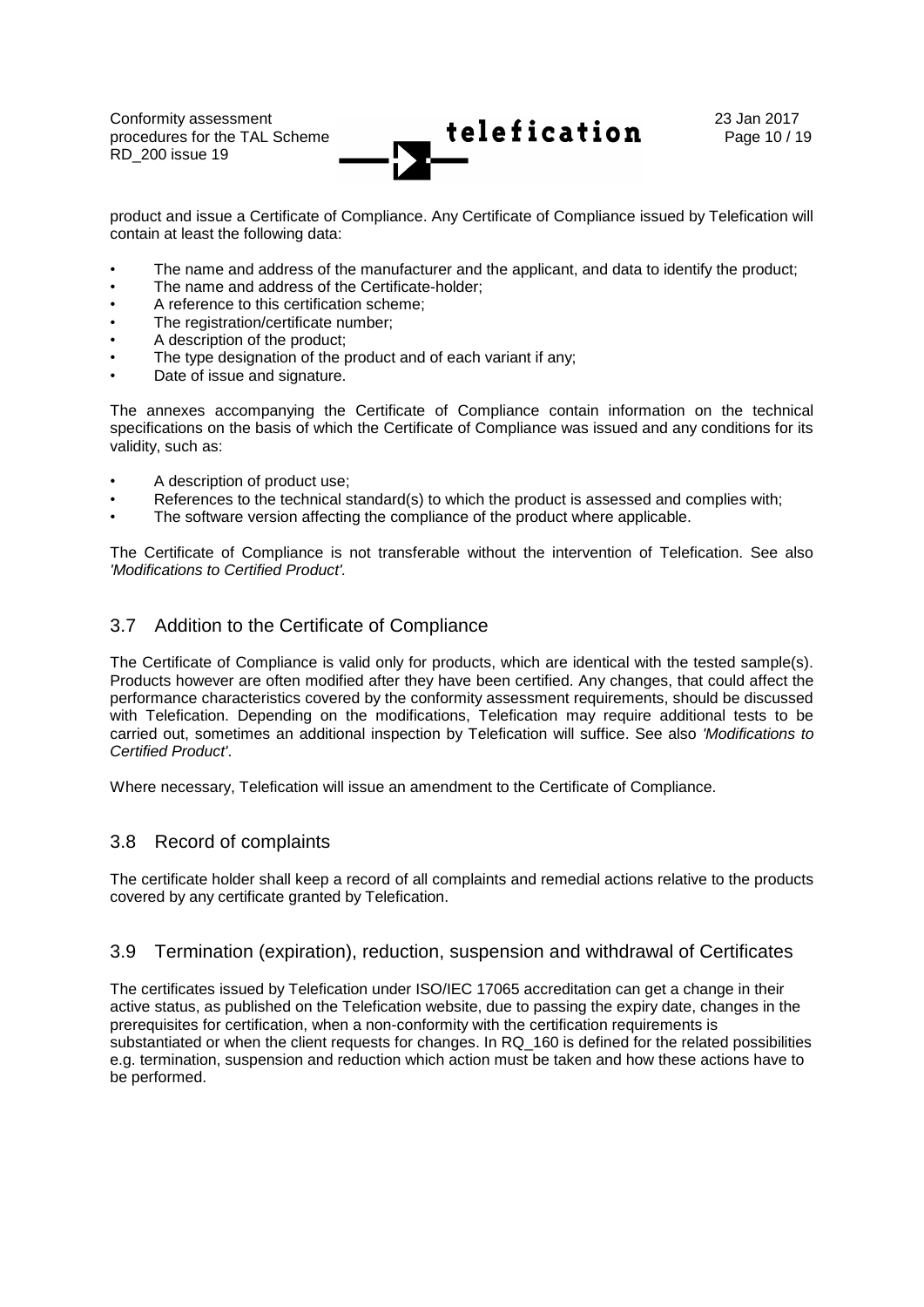

## 4 Modifications to Certified Product

## 4.1 Types of modifications

One or more of the following types of modifications may be involved.

*Modifications of an administrative nature:*

- Changes to the details of the certificate-holder;
- Change of certificate-holder;
- Alteration/addition of a type designation and/or trademark.

*Modifications of a technical nature:*

- Addition of new product variants;
- Modification of product hardware/software;
- Modifications not affecting the technical requirements.

## 4.2 Changes to the details of the certificate-holder

In this case, the certificate-holder remains the same, but there are changes, for example, to his address, fax number or telephone number. The certificate-holder should inform Telefication of the administrative changes.

### *Comments*

This modification does not affect the Type examination. Telefication will record the new details and send the applicant a confirmation, which should be kept with the Certificate of Compliance. Certificates already issued remain valid.

## 4.3 Change of certificate-holder

The Certificate of Compliance is drawn up in the name of the certificate-holder and is not transferable without the intervention of Telefication. The name of the certification-holder can, however, be changed, in which case the new certification-holder automatically assumes all the responsibilities and obligations applicable under the issued certificate in question.

### *Comments*

l

The original holder of the certificate(s) must notify Telefication in writing that the product should be transferred to the name of the new certificate-holder.<sup>1</sup> All the type designations and certificate numbers to which the transfer applies should be listed.

The new holder of the certificate(s) should inform Telefication in writing that he is taking over the certificate(s) in question, and should list all the types and certificate numbers. He should also declare, and if necessary demonstrate, that he will fulfil all the responsibilities and obligations applicable under the original certificate. The new certificate-holder draws up a Declaration of Conformity for each type and sends a copy to Telefication.

If the new certificate-holder demonstrates that he meets all the relevant requirements, Telefication will issue an *Addition to the certificate*, in which the details of the new certificate-holder are stated.

<sup>1</sup> If the holder has been declared bankrupt, the product is the certificate-holder.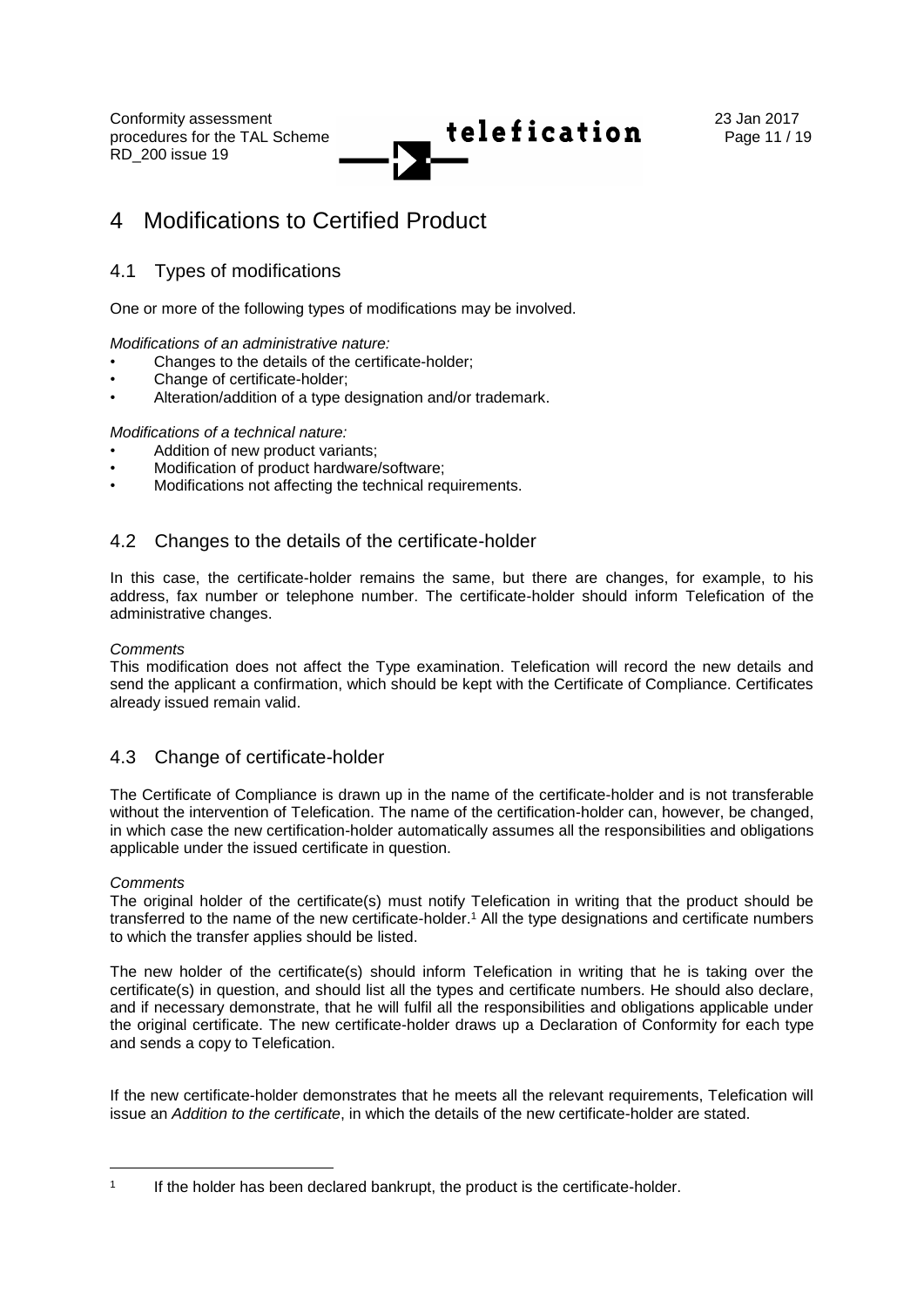

### 4.4 Alteration/addition of a type designation and/or trademark

*Alteration/addition of a type designation and/or trademark* means that the hardware or software remains unchanged but the type designation and/or trademark under which the product is marketed is replaced by, or extended with, a new type designation.

#### *Comments*

In this case, the old type designation and/or trademark are replaced by a new one. It is also possible to market a product under both the old and new type designation and/or trademark. This applies to OEM products.

The certificate-holder should notify Telefication in writing of the alteration or addition of the type designation and/or trademark and declare that the new type(s) are identical to the already certified type. He should also indicate the old type designation and/or trademark and the certification/registration number and new type designation and/or trademark.

An *Addition to the certificate* will be issued to the certificate-holder. All the relevant type designations and/or trademarks are listed in an annex to the Certificate of Compliance.

## 4.5 Addition of new product variants

*Addition of new product variants* means that a new product variant is added to a type. The variants must all be based on the same design and may differ only in options, version, etc.

#### *Comments*

It is possible to place several product variants under one certificate, each having its own type designation and/or trademark. However, the variants must form a product family, i.e. the variations in the products must be based on the same design. It must be possible to demonstrate that the variants belong to the same type, e.g. by means of a technical examination by Telefication or Listed laboratory or Accredited Laboratory.

The manufacturer or importer draws up a new *Declaration of conformity (to type)* and sends a copy to Telefication. Telefication issues an *Addition to the Certificate of Compliance*, in which the relevant type designations and/or trademarks are listed.

## 4.6 Modification of product hardware/software

This means that product hardware and/or software are modified in a way that affects, or may affect, conformity with the technical requirements.

#### *Comments*

The product must be subjected to (additional) tests by Telefication or listed laboratory or Accredited Laboratory. The additional test report(s) and all other supporting documentation are submitted to Telefication together with a modification application.

The manufacturer or importer draws up a new *Declaration of conformity (to type)* and sends a copy to Telefication. Telefication issues an *Addition to the Certificate of Compliance*.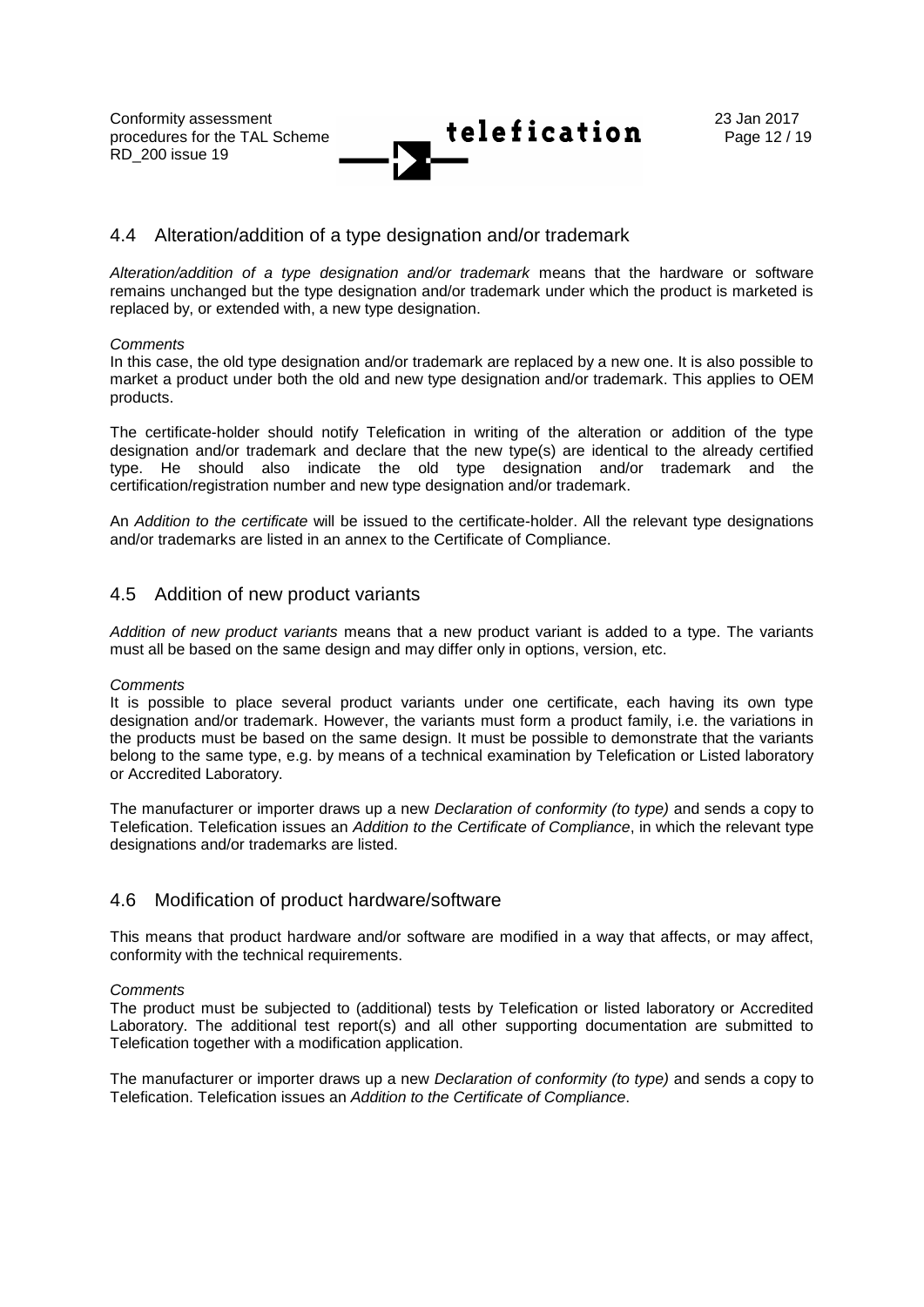

## 4.7 Modifications not affecting the requirements

Modifications to products, which do not and cannot affect conformity with the requirements and do not involve changes to the details of the manufacturer, applicant and product description, do not need to be notified to Telefication. However, if the modifications do effect the physical outlining of the product, adequate information for identification purposes needs to be provided to Telefication. If you are in any doubt, contact Telefication.

## 5 The public available information

Application to this certification scheme entitles Telefication to make the following information available to any third party via the World Wide Web or any other means:

- Name of certificate-holder;
- Certification/registration number;
- Name of manufacturer;
- Name of trademark:
- Name(s) of product type (type designation);
- List of standards tested.

## 6 Reproduction of the Certificate of Compliance

The certificate-holder is entitled to make reproductions of the Certificate of Compliance. It is recommended to add a copy of the Certificate of Compliance to the documentation supplied with products.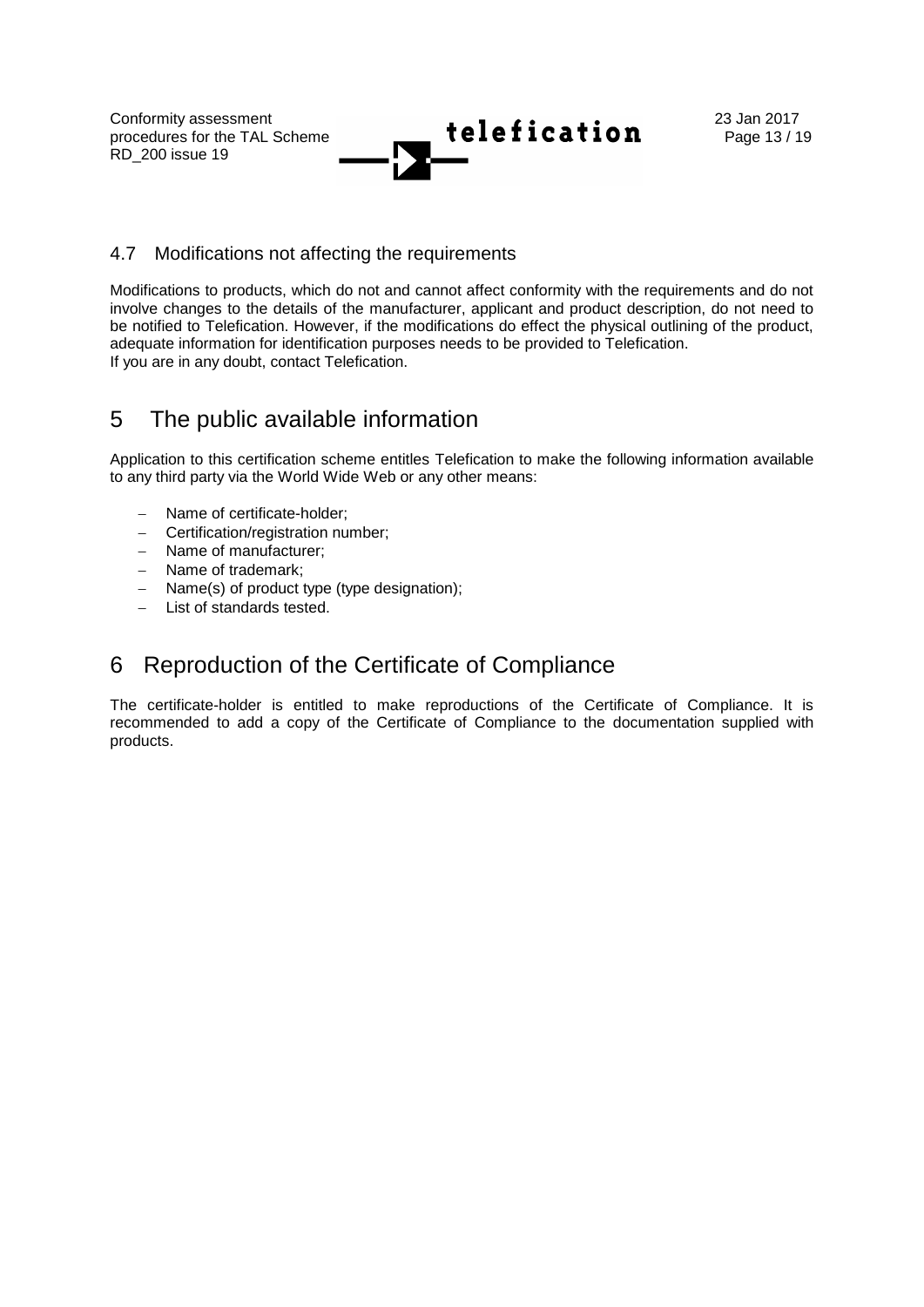

## 7 Annex A Abbreviations and paraphrases

#### **Accreditation**

Accreditation means assessed by a member of the European co-operation for Accreditation (EA) or by an organisation with a Multilateral Agreement signed with the EA. An accredited laboratory is fulfilling the requirements of ISO/IEC 17025.

### **Authorised representative**

The person who, on the explicit (written) instructions of the manufacturer, acts on his behalf or for his account with respect to the obligations laid down by this certification scheme.

### **Certificate-holder**

The certificate-holder is the person to whom a certificate is granted.

### **Conformity to Type procedure**

A certification procedure whereby the manufacturer is declaring that the products produced are equal to the one tested in respect of the requirements relevant for the applicable certification scheme.

#### **Certification**

A procedure whereby a third party gives written assurance that a product, process or service conforms to specified requirements (ISO/IEC Guide 2: 2004).

#### **Conformity assessment**

Systematic examination of the extent to which a product, process or service satisfies further specified requirements (ISO/IEC Guide 2: 2004).

#### **Declaration of Conformity to Type**

The *Declaration of Conformity to Type* is a document drawn up by the Manufacturer, Supplier or Importer. It should indicate that the product concerned is equal to the product tested and certified with respect to the requirements of this certification scheme. A model of the *Declaration of Conformity to Type* is described in standard NEN-EN-ISO/IEC 17050-1, *General criteria for suppliers' declaration of conformity*.

#### **Family**

A type may comprise several product variants in so far as the differences between them do not affect the performance requirements of the product. Several family variants of the product may be marketed. These family variants are all based on the same design, but the options, version, etc. differ. Family name refers to the totality of all possible (family) variants.

#### **Manufacturer**

The manufacturer is the person responsible for designing and manufacturing a product.

#### **Notified Body**

A Notified Body is a certification body designated by a Member State of the European Union to grant approvals under the directive(s), mentioned in their designation. Member States have to notify their designations to the European Commission.

#### **OEM products**

A certificate-holder may market the same product under different type designations and/or trademarks. One certificate is issued for the product in which all the relevant type designations and/or trademarks are listed. (OEM = Original Equipment Manufacturer.)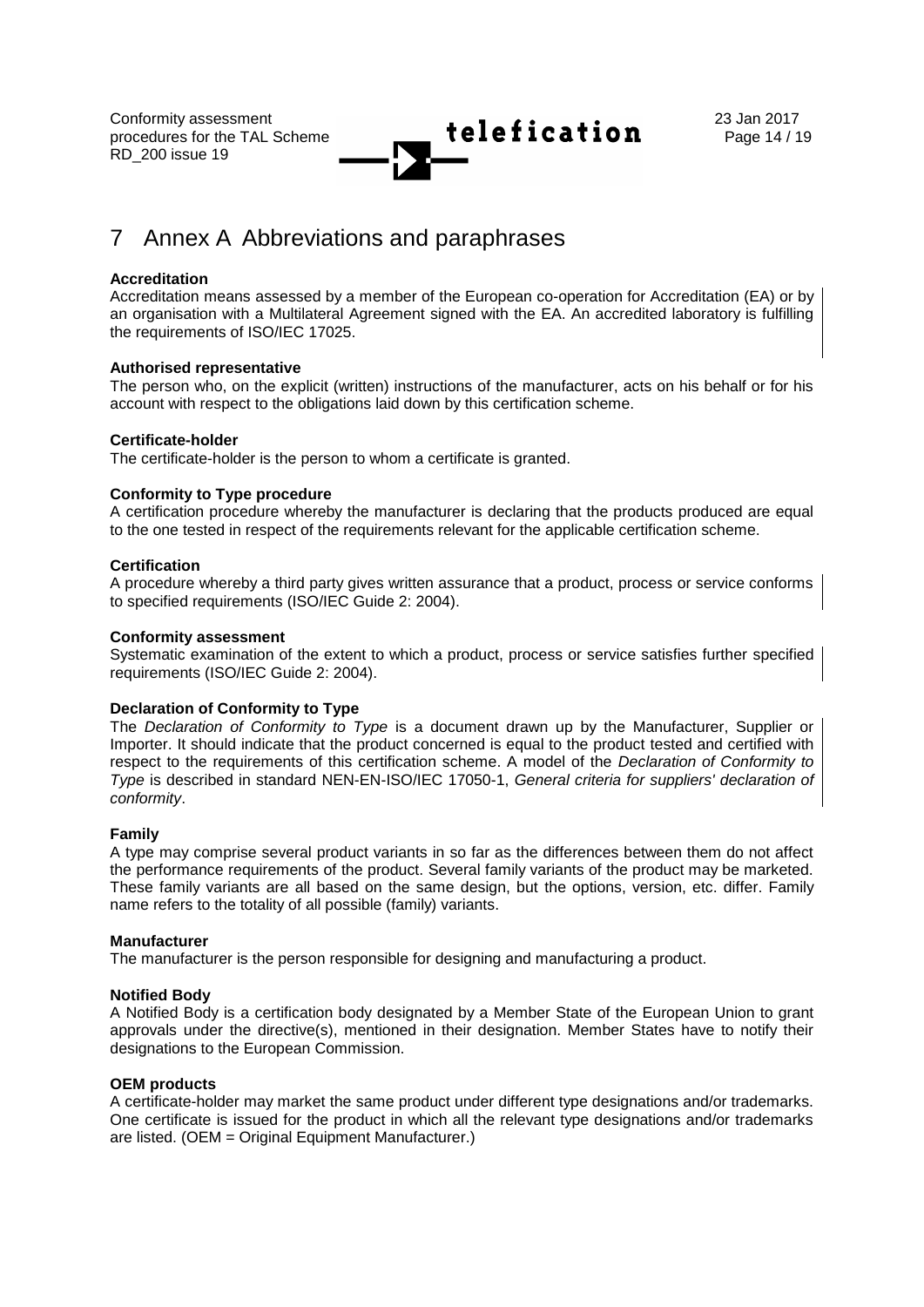

### **Standard**

A standard is a technical specification drawn up by a recognised standards organisation (CEN, CENELEC or ETSI) or by Telefication for repeated or continuous application, but with which compliance is not necessarily compulsory.

#### **Technical specification**

A technical specification is the specification contained in a document which lays down the characteristics required of a product such as quality levels, performance, safety, dimensions, including the requirements applicable to the product as regards terminology, symbols, tests and test methods, packaging, marking and labelling.

#### **Telefication-listed laboratory**

Telefication-listed laboratories are audited by Certification and are fulfilling the requirements as laid down in the document "RD\_050, Requirements for Telefication-listed laboratories".

### **Telefication**

Telefication is an accredited certification body, an accredited test laboratory.

### **Telefication Approach**

A general structure for product certification developed by Telefication. The Telefication Approach is a superset of the New legislative Frame Work regulation EC 765/2008 concerning the modules for the various phases of the conformity assessment procedures and the rules for the affixing and use of the CE conformity marking, which are intended to be used in the technical harmonisation directives).

#### **Trademark**

Trademark refers to the generic (brand) name under which an apparatus is marketed.

### **Type designation**

Type designation refers to the unique name under which an apparatus is marketed.

#### **Type-examination procedure**

A certification procedure whereby the design, possibly by means of tests, of a representative specimen of the production envisaged is assessed.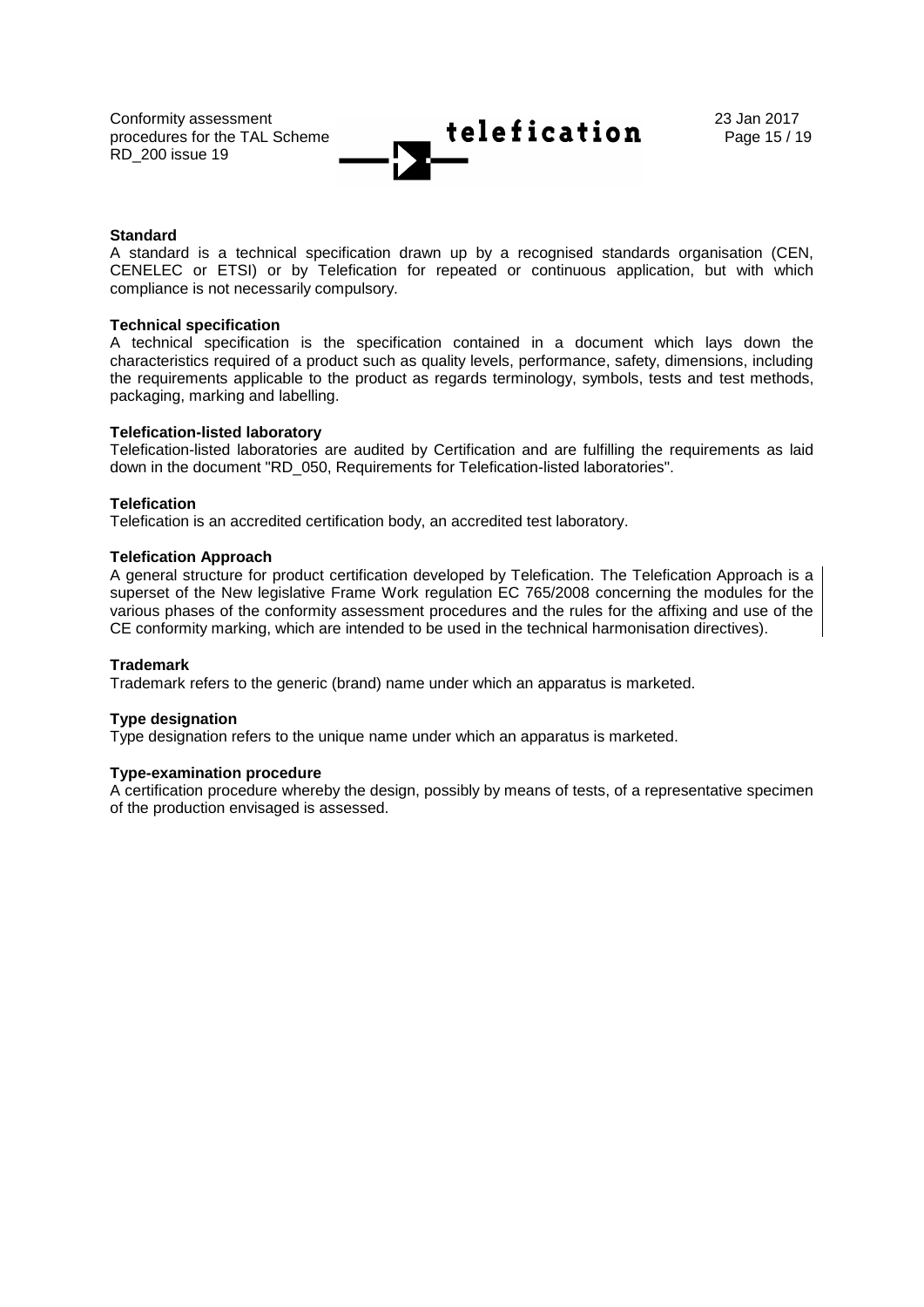

## 8 Annex B Declaration of Conformity to Type

The *Declaration of Conformity to Type* is a document drawn up by the manufacturer, supplier or importer himself. The purpose of the declaration is to indicate that the product in question is equal with the product tested and certified with respect to the requirements of this certification scheme. A model of the *Declaration of Conformity to Type* is described in the standard NEN-EN-ISO/IEC 17050-1, *General criteria for suppliers' declaration of conformity*.

## 8.1 Content of the declaration

The declaration must contain sufficient information to identify all the products referred to. As a minimum the following information shall be provided:

- The name and address of the manufacturer/importer issuing the declaration;
- The identification of the product (name, type or model, batch or serial number, possibly the origin and numbers of articles);
- An accurate, complete and clear statement of the standards and/or technical solutions referred to;
- The date of issue;
- Name and signature or equivalent authentication of the authorised representative;
- The statement that the declaration has been issued entirely on the responsibility of the manufacturer/importer;
- A reference to the legislation that applies.

## 8.2 Drawing up a declaration

It is recommended that declarations are drawn up on letter headed paper of the company and that original copies are forwarded to Telefication together with the application in question. However, Telefication can provide you with some generic declaration forms to complete.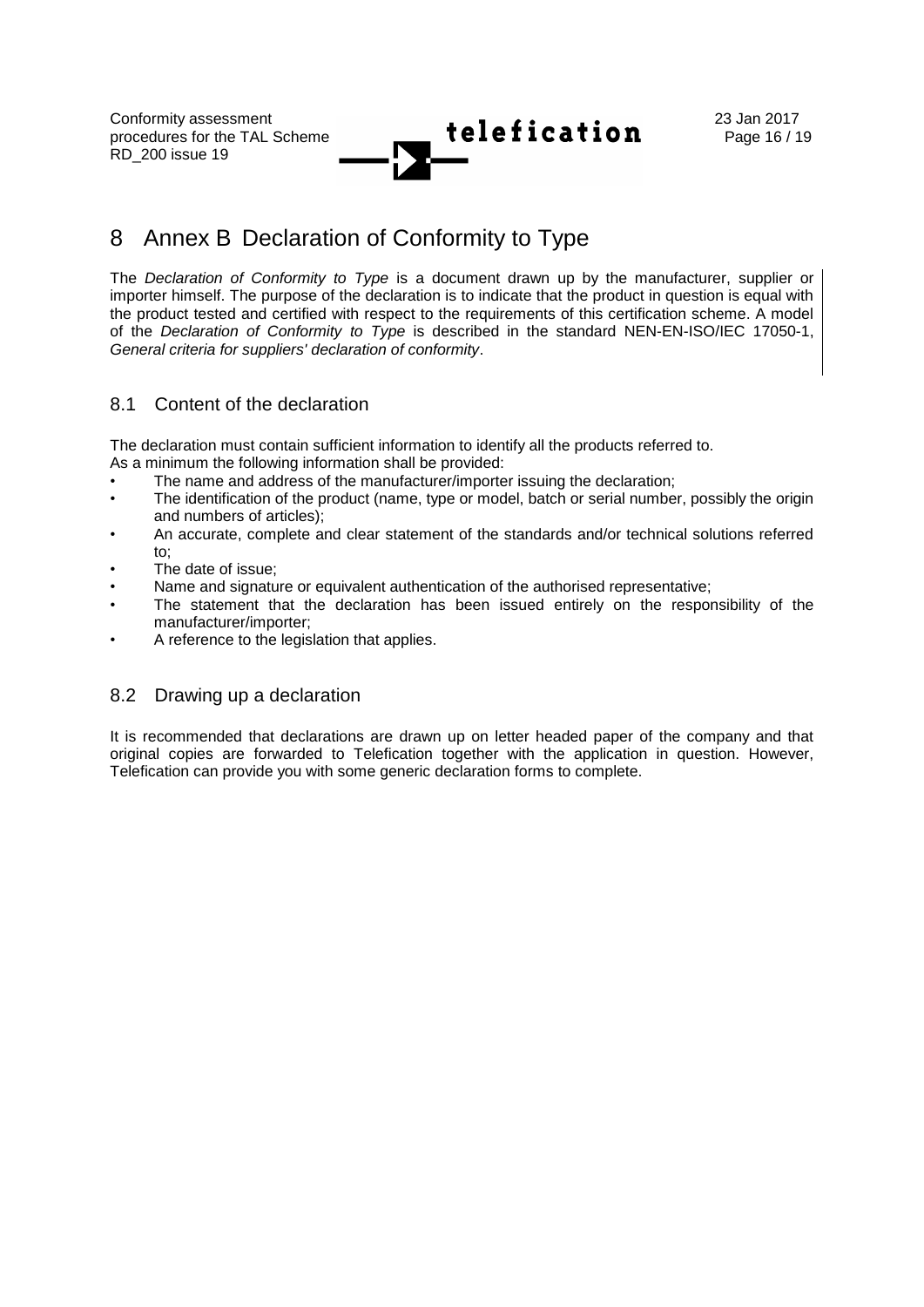

## *Model 1: The Declaration of Conformity to Type*

|    | Supplier's declaration of conformity (in accordance with ISO/IEC 17050-1) |                                                                                             |  |  |  |
|----|---------------------------------------------------------------------------|---------------------------------------------------------------------------------------------|--|--|--|
| 1) |                                                                           |                                                                                             |  |  |  |
| 2) | Issuer's name:                                                            |                                                                                             |  |  |  |
|    | <b>Issuer's address:</b>                                                  |                                                                                             |  |  |  |
|    |                                                                           |                                                                                             |  |  |  |
| 3) | Object of the declaration:                                                |                                                                                             |  |  |  |
|    |                                                                           |                                                                                             |  |  |  |
|    |                                                                           |                                                                                             |  |  |  |
| 4) | following documents:                                                      | The object of the declaration described above is in conformity with the requirements of the |  |  |  |
|    | Documents No.<br>Title                                                    | Edition/Date of issue                                                                       |  |  |  |
| 5) |                                                                           |                                                                                             |  |  |  |
|    |                                                                           |                                                                                             |  |  |  |
|    |                                                                           |                                                                                             |  |  |  |
|    | <b>Additional information:</b>                                            |                                                                                             |  |  |  |
| 6) |                                                                           |                                                                                             |  |  |  |
|    |                                                                           |                                                                                             |  |  |  |
|    |                                                                           |                                                                                             |  |  |  |
|    | Signed for and on behalf of:                                              |                                                                                             |  |  |  |
|    |                                                                           |                                                                                             |  |  |  |
|    | (Place and date of issue)                                                 |                                                                                             |  |  |  |
| 7) |                                                                           |                                                                                             |  |  |  |
|    | (Name, function)                                                          | (Signature or equivalent authorized by the issuer)                                          |  |  |  |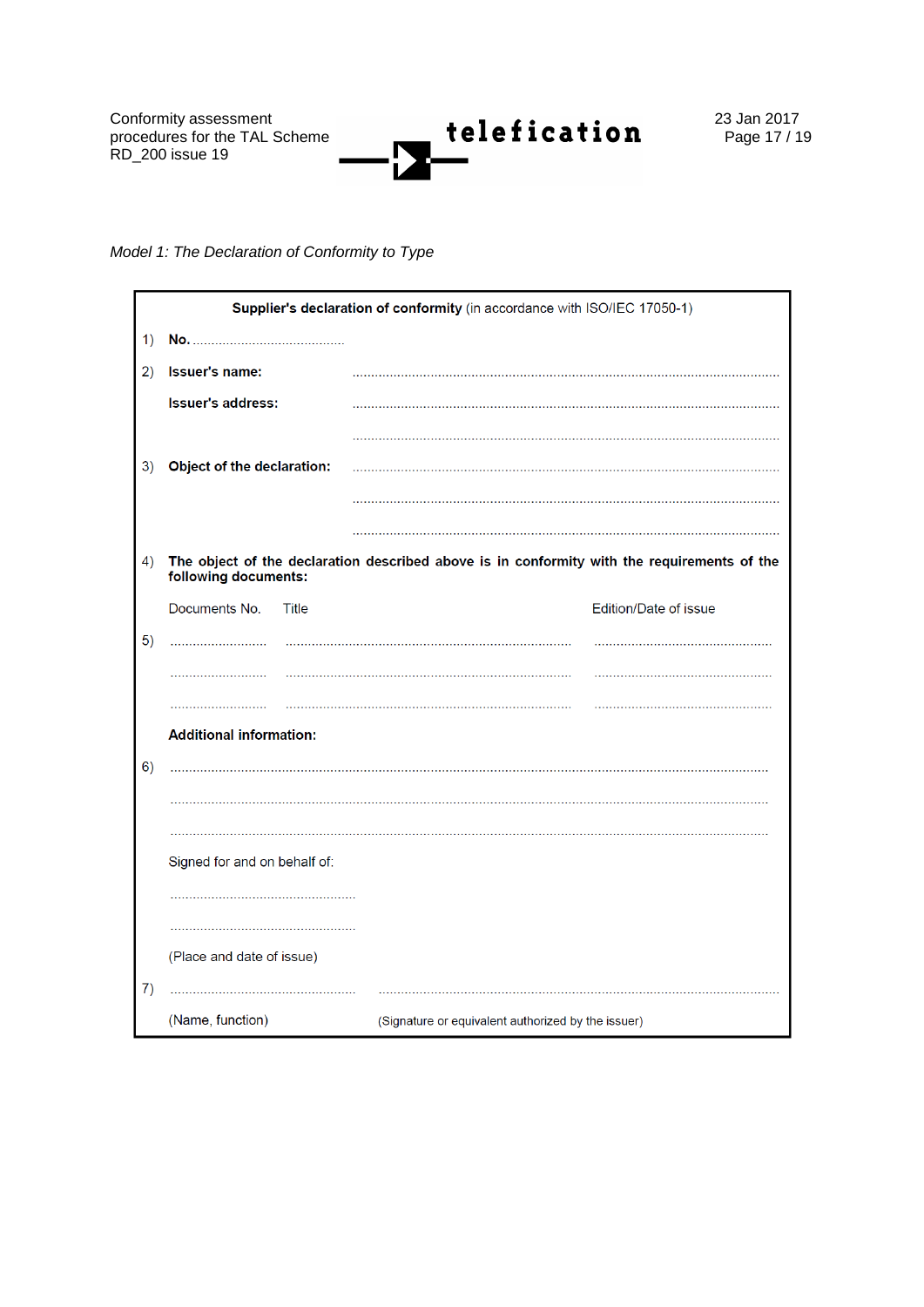

## 9 Annex C Forms and documents

#### **General**

Several forms and documents are available to assist you in applying for product certification. The list below covers the most important documents relevant for this certification scheme.

**RD\_200** Conformity assessment procedures for the TAL Scheme (this document) **RF\_100** General application form **RF\_258** Declaration of Conformity to Type (TAL Scheme) **RQ\_160** Termination (expiration), reduction, suspension and withdrawal of Certificates

Telefication can provide you with original copies of these forms, but you may also use photocopies or printouts obtained from the web site. [https://www.telefication.com](https://www.telefication.com/)